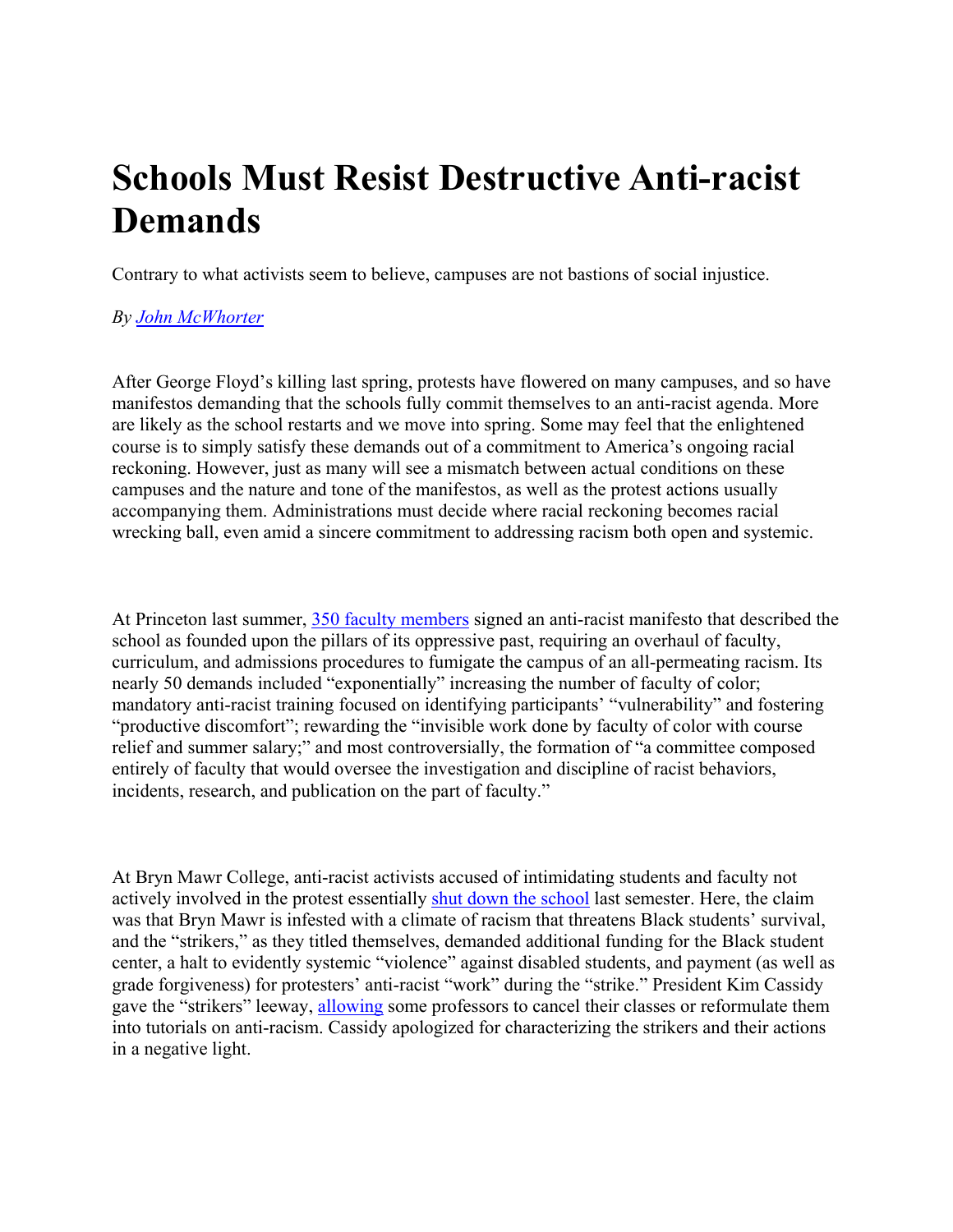At New York City's Dalton School, an elite private K–12 prep school traditionally a conduit to the Ivies, 129 faculty and staff members this summer signed a letter circulated among faculty, staff, and parents that was later leaked to the [Naked Dollar blog.](https://thenakeddollar.blogspot.com/2020/12/breaking-dalton-school-is-in-full.html) The letter recommends, among other things, redirecting 50 percent of donations to New York City public schools; the hiring of 12 full-time diversity officers, as well as a full-time supporter of Black students with complaints; the elimination of tracked courses by 2023 if Black students don't perform as well in them as white students; public anti-racism statements from all employees; and an overhaul of the entire curriculum to reflect diversity narratives.

At Northwestern University, activism has been more targeted, focusing on the elimination of the [campus police force.](https://www.wbez.org/stories/northwesterns-president-and-students-engage-in-heated-dispute-over-abolishing-campus-police/b08e0fcd-e9ed-4bea-bf83-216d4c1c46c9) Along with this issue, however, activists have called for exhuming the demands of Black protesters at the school in 1968. Even here, a certain disproportion is apparent between the demands and the tenor of the protest, which has included property damage, intimidation, blocking streets, and burning a banner in front of President Morton Schapiro's home.

As extreme as these documents and actions seem, they would qualify as legitimate if these campuses actually were bastions of social injustice. This is doubtful.

My colleague Conor Friedersdorf has documented that even some of the faculty who signed the Princeton petition were not necessarily united in adherence to its specific demands, or in agreement as to the depths of the university's depravity. Many wanted, simply, to deliver a nebulous acknowledgment that some anti-racist efforts would be beneficial. Although racism surely exists at Princeton, as it does throughout American society, Princeton is not the utter sinkhole of bigotry and insensitivity that the letter implies. American universities have long been more committed to anti-racism than almost any other institutions. Princeton is where, for example, Woodrow Wilson's name was recently [removed](https://www.npr.org/sections/live-updates-protests-for-racial-justice/2020/06/27/884310403/princeton-to-remove-woodrow-wilsons-name-from-public-policy-school) from the name of the School of Public and International Affairs in acknowledgment of his implacably racist beliefs—albeit in response to student pressure.

The issue, as so often, is degree. Most liberals will acknowledge that it is useful and even urgent for institutions such as Princeton to be vigilant against subtle biases in attitudes and procedures. The question is whether, despite this modus operandi having been well established in such places for a few decades now, they remain so infested with entrenched racism that transformational manifestos such as the Princeton letter constitute progress as opposed to manipulation.

Figuring out where to draw the line is ever elusive, but one clarifying development in the Princeton case was, of all things, a threatened [civil-rights investigation](https://www.nytimes.com/2020/09/17/us/princeton-racism-federal-investigation.html) of the university. The United States Department of Education announced over the summer that, in light of the Princeton manifesto, it was looking into whether the university had been misrepresenting itself in reporting adherence to federal nondiscrimination law—i.e., whether it had gone afoul of legislation designed to protect students.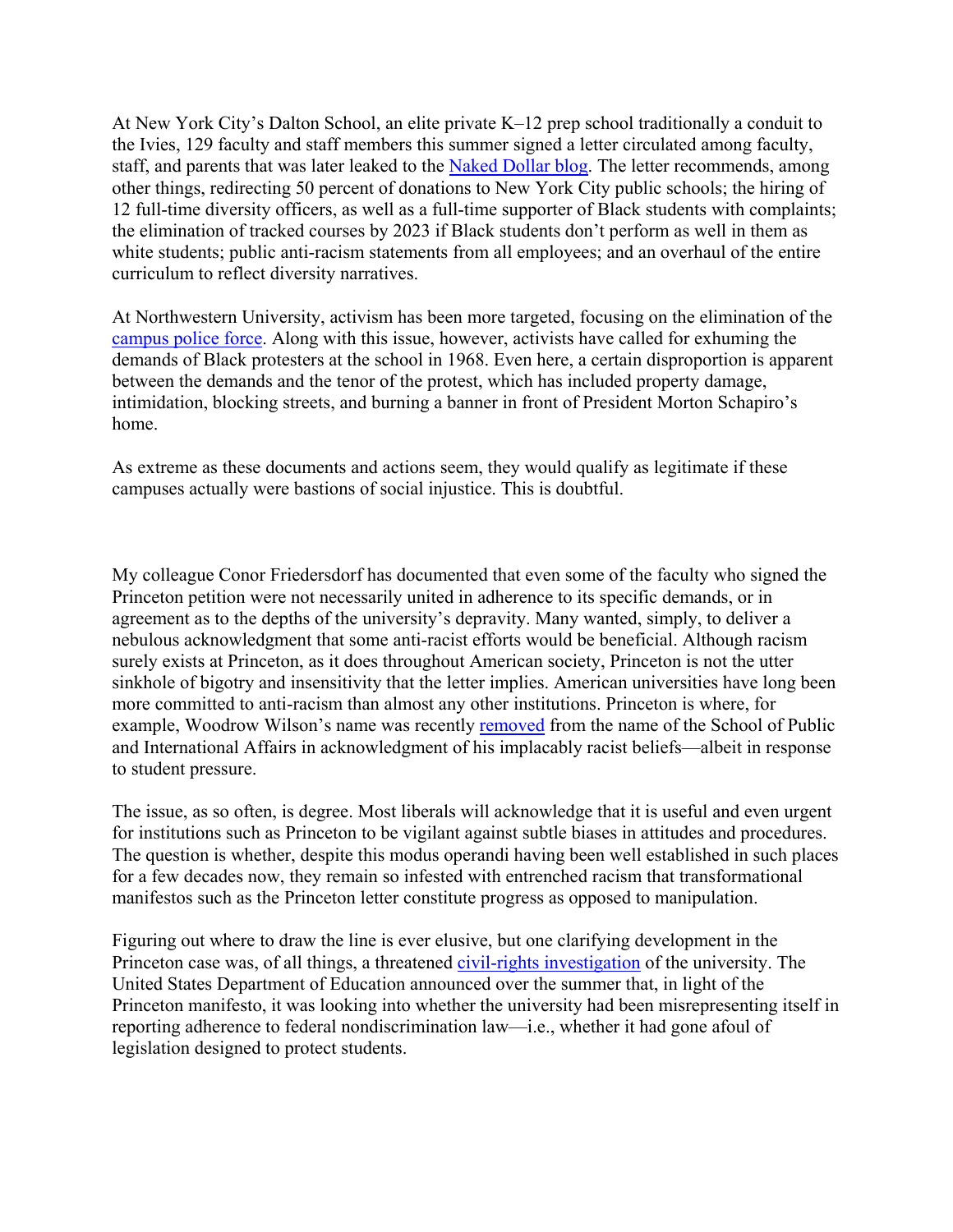This approach was, of course, a ploy, rather than a sincere search for injustice. It was part of the Trump administration's callow play to the "populist" sentiments of its voter base as well as evidence of an overall numbness to even basic concern with issues of race, racism, equity, and racist legacies. However, the fact remains: If Princeton is really a place where the demands in the letter would be appropriate, then the idea of the school being formally investigated for racist practices shouldn't seem so absurd. A Princeton truly all about racism, bigotry, discrimination, obstacles, and inattendance to same—as the faculty letter richly implied and even stated—would be gracefully submissible to charges of civil-rights violation.

The only way to make sense of this contradiction is to allow that Princeton's problems must be much subtler, and also have much less actual effect, than what civil-rights law is designed to address. And if the letter refers to matters so elusive and indirect, one must question the uncompromising, alarmist extremity of the letter.

This skepticism is equally applicable to the other manifestos. At Bryn Mawr, as at pretty much all small, elite liberal-arts colleges in the 21st century, "woke" ideals are deeply inculcated and largely unquestioned; one can assume that most 19-year-olds have heard of the term *intersectionality*; and racism is considered the quintessence of human evil. The protests there were motivated not by an on-campus event, but by the police killing of a Black man a half hour's drive away in Philadelphia.

Dalton has made serious efforts to [accommodate the concerns and needs](https://www.theatlantic.com/education/archive/2013/12/when-minority-students-attend-elite-private-schools/282416/) of students of color, just a few years ago sponsoring a multi-school [workshop](https://www.nytimes.com/2015/02/22/nyregion/at-new-york-private-schools-challenging-white-privilege-from-the-inside.html) on race, privilege, and community building, and assembling a student body that is substantially [nonwhite.](https://www.niche.com/k12/dalton-school-new-york-ny/students/) That even these efforts may have left an imperfect situation is natural, but the idea that Dalton is such a heartless bastion of white privilege that it needs to be blown up at its foundations is less constructive than it is Kabuki.

The [letter](https://dailynorthwestern.com/2020/06/10/campus/students-call-on-university-to-divest-from-police-forces-and-invest-in-black-communities/) at Northwestern asks that the university recommit to the demands made by Black students who took over the bursar's office in 1968, with the implication that these were all but ignored by a callously racist institution. They weren't. The [1968 demands](https://sites.northwestern.edu/bursars1968/history/resultsandresponses/) included a Black dormitory, a Black student center, an increase in financial aid for Black students, Black-studies courses, and a Black psychological counselor. Today, all of those things exist except the Black dormitory, including not just Black-studies courses, but a whole African American–studies department, created in [1972.](https://afam.northwestern.edu/about/department-history.html)

Unmet demands included a call for Northwestern to meaningfully help uproot [racism in](https://cpb-us-e1.wpmucdn.com/sites.northwestern.edu/dist/a/2051/files/2017/06/Black-Student-Statement-and-Petition_April-22-1968-1xrj4yj.pdf)  [Evanston,](https://cpb-us-e1.wpmucdn.com/sites.northwestern.edu/dist/a/2051/files/2017/06/Black-Student-Statement-and-Petition_April-22-1968-1xrj4yj.pdf) Illinois, where it is located. This task would be Herculean, and, more than that, beyond the purview of what a university is supposed to be. Students in the '60s also wanted the university to admit half of its Black students from the inner city. This kind of experiment seemed promising 50 years ago but has long since been proved unwise: The unforgivable but undeniable effects of long-term poor education in depressed neighborhoods make it all but impossible for [students to get by at selective universities.](https://www.theatlantic.com/education/archive/2019/03/privileged-poor-navigating-elite-university-life/585100/) Systemic problems in elementary and secondary education are, again, beyond the scope of a university.

Not only are these manifestos' depictions of the institutions overblown, but many of the demands in question would destroy the institutions themselves. At Dalton, all of the new hires and the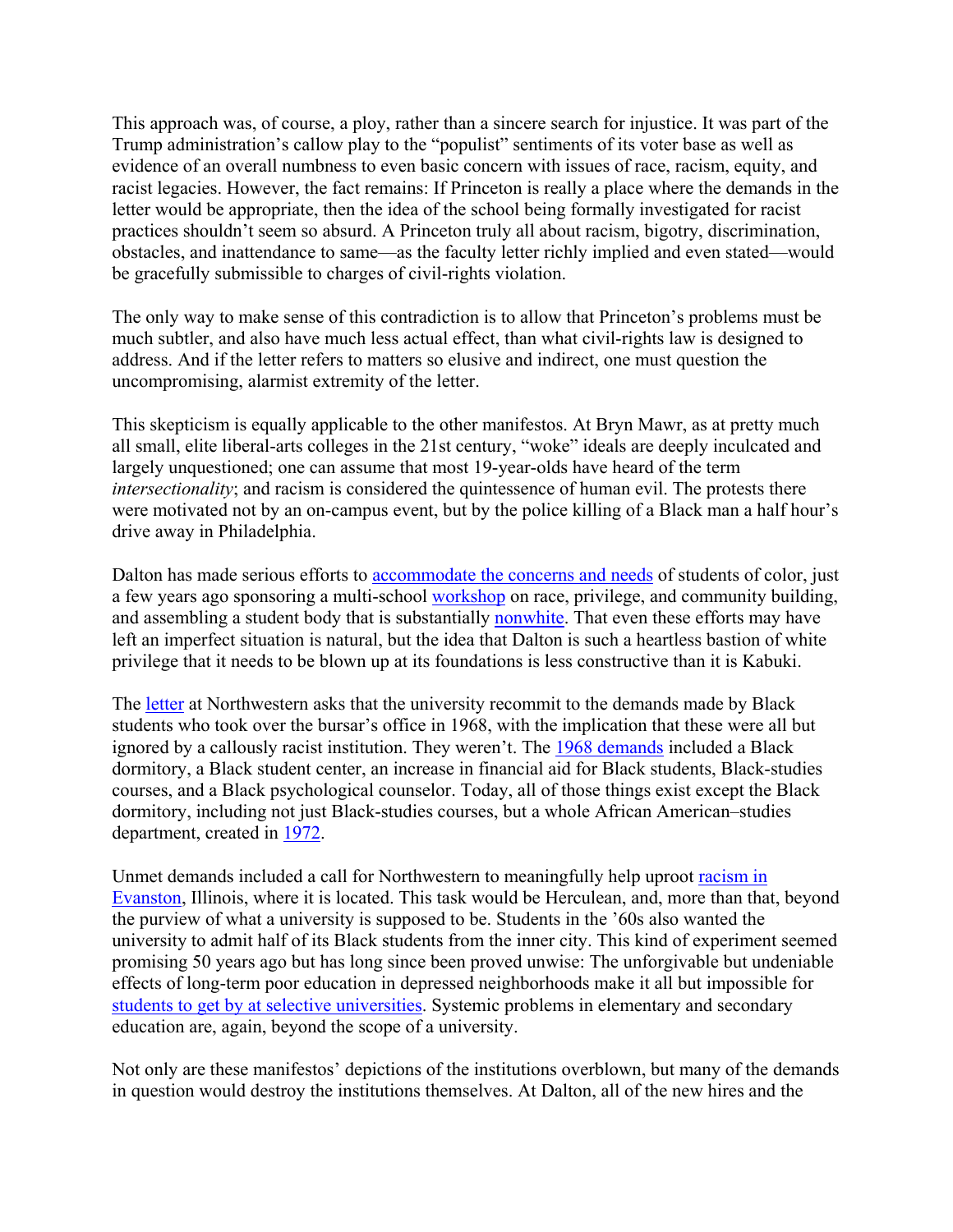shunting of 50 percent of donations to New York City public schools would represent an enormous financial strain; eliminating tracked courses would be a huge blow to student competitiveness. At Bryn Mawr, where the administration essentially gave the "strikers" what they wanted, protests left students there bereft of genuine education for weeks in favor of simplistic agitprop hovering around the single topic of anti-racism. Some parents said they [planned to withdraw](https://quillette.com/2020/12/27/a-student-mob-took-over-bryn-mawr-the-college-said-thank-you/) their children from the school, and the optics of the strike, including especially the unpunished intimidation of students in disagreement (who may have constituted the majority of the student body), will likely reduce future applications. If Northwestern did commit the amount of money it would take to even make the appearance of attempting to uproot "racism" from Evanston, that would mean less funding for, as an example, counseling for Black students and the new Black student center currently under construction. And a Princeton supervised by a punitive Star Chamber of people appointed to smoke out "racism" would instantly become the least attractive of the Ivies to students, parents, and even faculty.

In our times, [New York City Mayor Bill de Blasio](https://news.yahoo.com/blasio-black-lives-matter-protests-115502505.html) and [various public-health officials](https://www.nytimes.com/2020/07/06/us/Epidemiologists-coronavirus-protests-quarantine.html) piously refrained from criticizing protesters gathering in close ranks and shouting together in the middle of a pandemic driven by an airborne pestilence, opining that agitation for racial justice was more important than spreading a lethal disease. We must wonder, then, how confidently university leaders will be able to resist the demands that would destroy the very functioning of their institutions.

But awkward and painful as it may be, they must. They must resist destructive demands, even by self-proclaimed representatives of people of color, and even in a society where systemic racism is real. To give in to anti-intellectual, under-considered, disproportionate, or hostile demands is condescending to the signatories and the protesters. It implies that they can do no better, and that authorities must suspend their sense of logic, civility, and progress as some kind of penance for slavery, Jim Crow, redlining, and the deaths of people such as Floyd. That "penance" would hurt only the community in the end, through lower educational quality.

Thus the model must be classics professor Joshua Katz at Princeton, who last summer took issue with the Princeton letter in a *[Quillette](https://quillette.com/2020/07/08/a-declaration-of-independence-by-a-princeton-professor/)* article, pointing out that the demands would lead to "civil war on campus," and calling out a Black student association that serially harassed several Black students who disagreed with its philosophy. (Inadvisedly, he referred to the association as a "terrorist" group.) Predictable calls on social media for his dismissal were not successful because his tenure would have made it difficult, but in September, the American Council of Learned Societies withdrew his recent appointment as one of the federation's two delegates to the Union Académique Internationale, on the basis of the social-media response to his article.

Katz is suing the ACLS. He is not an exemplar of white fragility, but a model for the future, in arguing for the very survival of the institution to which he has dedicated a career. He does not deserve to have honors stripped away from him for the service.

The writers of manifestos might classify resistance as racist, denialist backlash. But the civil, firm dismissal of irrational demands is, rather, a kind of civic valor. School officials must attend to the fine line between enlightenment and cowardice—for the benefit of not only themselves, but the Black people they see themselves as protecting.